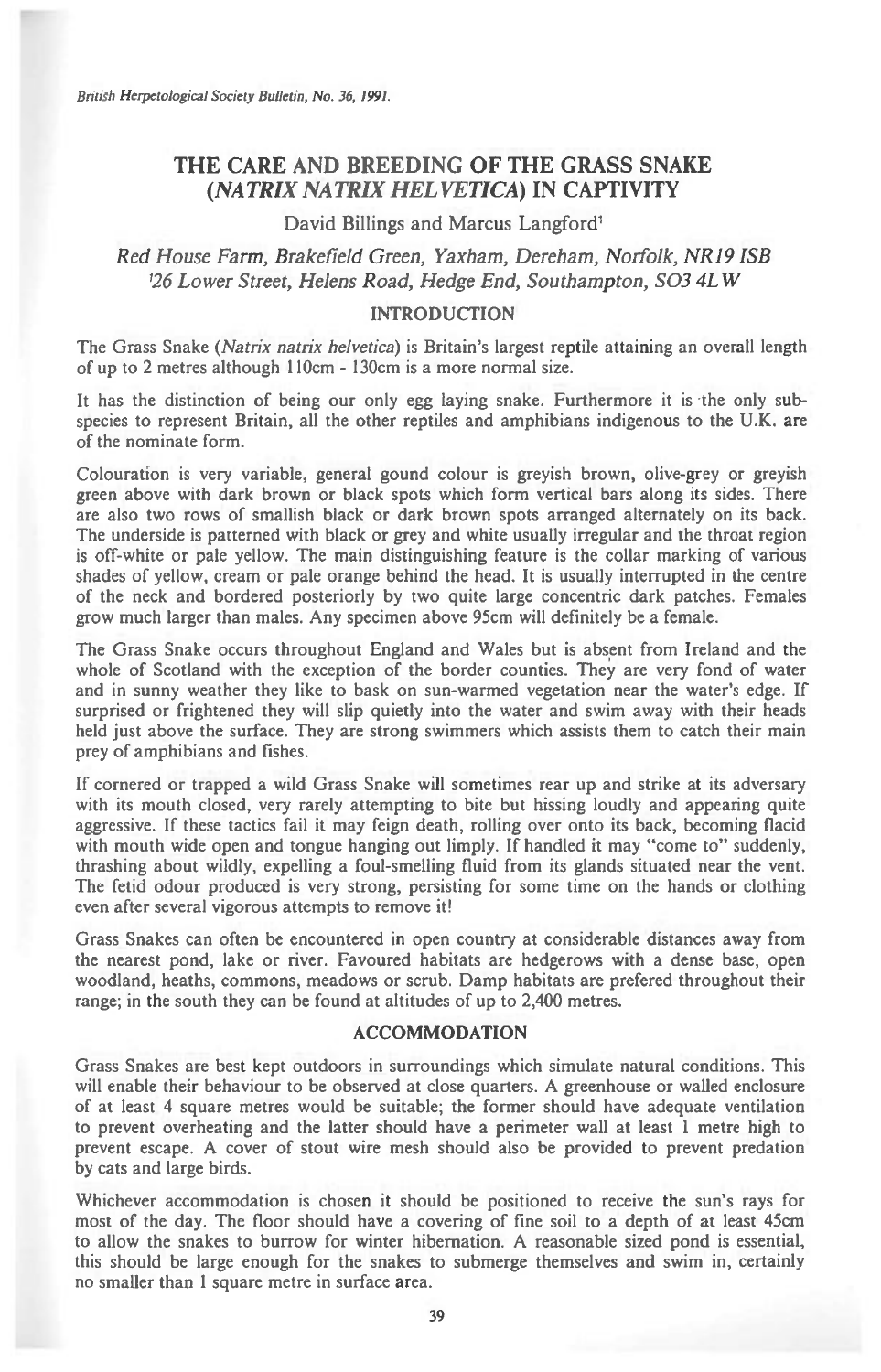The floor can be furnished with some rotten logs half-buried in the soil; these will provide retreats for the inmates to hide under. Ground cover can be provided by planting various ornamental grasses which can be readily obtained from garden centres. The best varieties are those which form good-sized tussocks on which the snakes will bask. Care should be taken not to introduce couch-grass as this looks unsightly, spreads rapidly and is very difficult to eradicate.

An area of deep leaf litter or a small compost heap should be maintained in one corner to provide an egg-laying medium. If the vivarium is open to the elements a dry retreat should be available such as a small wooden box about 20cm x 20cm x 20cm with a 3cm x 3cm entrance hole in the front. This can be filled with hay and raised slightly above ground level to ensure it stays dry. A hinged lid on top allows the hay to be inspected regularly for the presence of mites. If any are discovered a vapona block can be placed in the box for 3 days after the hay has been removed and the entrance hole sealed. The bedding should always be removed when it becomes soiled.

#### FEEDING

As well as amphibians and fish, which constitute the main diet, wild Grass Snakes will also eat lizards (including Slow Worms), newborn mice and voles; and fledgling birds. In captivity the food should consist mainly of amphibians, especially frogs and newts. Garden colonies of Common Frogs and Smooth Newts can be established and maintained quite easily (Billings 1983 and 1985) so that a ready supply of adults, juveniles and tadpoles are present. Adults of both can be introduced into the snakes' enclosure where they will survive until eaten. Invertebrates such as eathworms, woodlice and slugs can also be introduced for the frogs and newts to feed upon.

A large adult Grass Snake will eat a fully grown frog each week (sometimes more) or half a dozen newts per week in high summer. Small goldfish can be put in the vivarium pond; these will also eventually be captured and eaten but fish should not be the sole diet or vitamin B deficiency (which can be fatal) may result (Mattison 1982). Dead mice can be given occasionally (they can be obtained deep-frozzen from pet shops). It may be necessary to rub the mouse with a dead frog or fish to transfer the scent and encourage it to each such unusual prey. Pieces of fish can also be offered.

As long as amphibians constitute the bulk of the diet in captivity there should be no problems. Non-living food should be dusted with a multi-vitamin powder.

## **HIBERNATION**

Loss of appetite will usually occur during late September and the Grass Snakes will seek their hibernationa quarters during October, re-emerging the following April. Exact dates will vary with the weather conditions. They can be left to hibernate naturally when housed outdoors; on no account should they be disturbed or moved during this period as this may prove fatal. Breeding success depends on a hibernation period.

#### BREEDING

Mating usually takes place during April or early May, once the weather is warm and sunny and the nights arc not frosty. Eggs are produced in late June or during July. In captivity sufficient food must be available for breeding to be successful.

The eggs will be laid deep within the compost heap or leaf litter. They are leathery-shelled and measure approximately 2.5cm long and 1.5cm across when laid. They can be left *in situ*  or incubated artificially. The latter option is preferable as the eggs can be inspected regularly and there is no risk of invertebrates damaging them. It is also possible to maintain an adequate temperature to ensure that the eggs do not become chilled, and there is no risk of saturation during a wet summer. This could drown the embryos or affect their development.

Gravid females bulge with eggs; a sudden slimming down will indicate that eggs have been laid.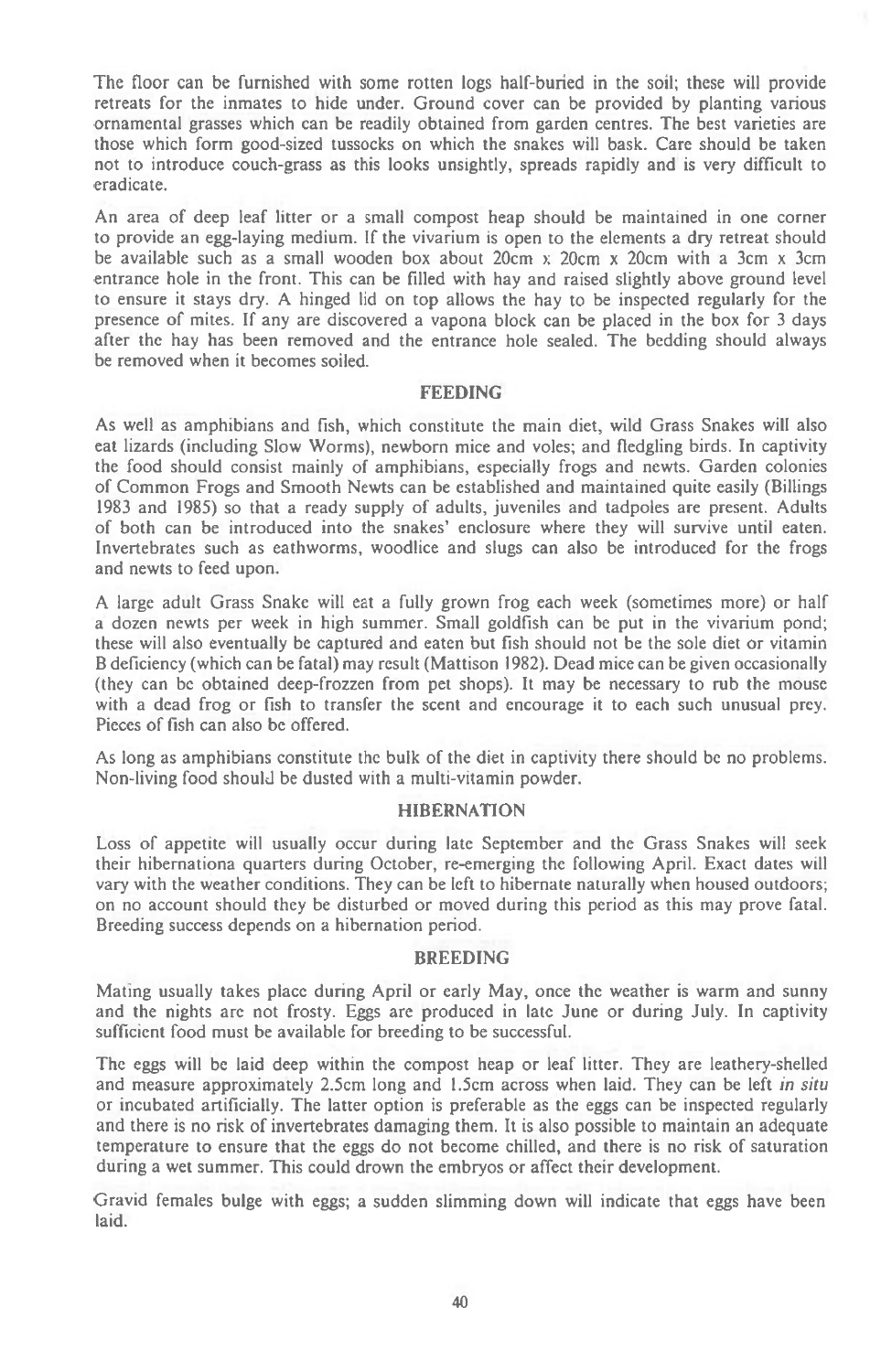If artifical incubation is decided upon the eggs should be searched for very carefully by removing the compost by hand until the eggs are exposed. An ice-cream container should be prepared in advance by half-filling it with a mixture of vermiculite and tap water in a ratio of 1:1 by weight. Mixtures of sand and peat can also be used as an incubation medium (Mattison 1982). Egg clutches are usually stuck together but should not be forcibly parted as the pressure exerted may cause damage to the embryos inside. The eggs should be carefully transferred to the vermiculite keeping them the same way up as deposited and they should be buried up to their mid-line to facilitate inspection.

The complete container, including the eggs, should then be weighed on the kitchen scales, the weight recorded and the container re-weighed weekly; in this way it is possible to determine exactly how much water has evaporated from the container during incubation. Tepid water from the tap can then be added plus a little extra to allow for the increase in weight of the eggs as they develop.

The container must be kept at  $25^{\circ}$ C -  $30^{\circ}$ C for the full incubation period. This can be achieved inside the airing cupboard or alternatively, a small fish-tank can be used instead of an icecream container. This can be heated by a 15 or 25 wattage light bulb connected to an aquarium thermostat and insulated with polystyrene ceiling tiles. In either case temperatures should be carefully monitored using a maximum/minimum thermometer and any necessary adjustments carried out immediately. A close fitting lid with holes for ventilation should be kept in place over the aquarium — this will maintain humidity and prevent escape when the hatchlings emerge. Sometimes reptile eggs develop a coating of mould but this should not do any harm and can be ignored as there is a high degree of resistance to such attacks. Hatching takes place approximately 40 days after laying although up to 47 days is not unusual.

### CARE OF HATCHLING SNAKES

The hatchlings should be removed to prevent them from disturbing the remaining eggs and placed in a small vivarium. This should contain a good layer of light soil, plenty of hiding places in the form of pieces of bark and clumps of moss and a small shallow pond (to prevent drowning). The photo period should be about 12 hours per day (8.00 am to 8.00 pm) to encourage rapid growth. Newly hatched youngsters measure about 20cm in overall length and are very secretive during their first few weeks. For this reason they should be disturbed as little as possible initially. Food need not be offered until the first slough (about 14 days after haching).

Small frogs or tadpoles will be readily eaten as will tiny fish such as guppies. In addition new born mice ("pinkies") may be accepted; these should be killed humanely and dusted (Townson, 1990) with vitamin/mineral supplement prior to being offered to the baby snakes. The pinkies may also need rubbing with a piece of raw fish and then waved in front of the snakes to attract their interest.

For anyone not prepared to resort to such measures it is best to release the hatchlings soon after emergence in a suitable site in the wild. In any case the number produced (a female usually lays between 11 and 20 eggs per clutch) will far exceed the time and resources available to most amateur herpetologists so it is best to keep no more than 3 or 4 and concentrate on these.

Baby Grass Snakes will soon learn to take dead prey provided it smells appetising but if any refuse to feed voluntarily, force-feeding should never be attempted as it will probably kill the recipient in the process. It is better to release such invididuals to secure their own prey in the wild. Some baby snakes may commence hibernation without having fed since hatching, particularly where eggs have hatched late in the year.

A thick-sided polystyrene box with a layer of damp foam or moss on the base and filled with polystyrene chippings provides an adequate hibernating medium for baby snakes. The box should have a secure lid and should be placed in a frost-free shed or garage for the duration of the winter. It should be inspected at weekly intervals to ensure the inmates are safe and to allow the entry of fresh air. They can be brought out of hibernation when the first frogspawn becomes available, as spawn brought indoors develops rapidly thereby providing a good food source.